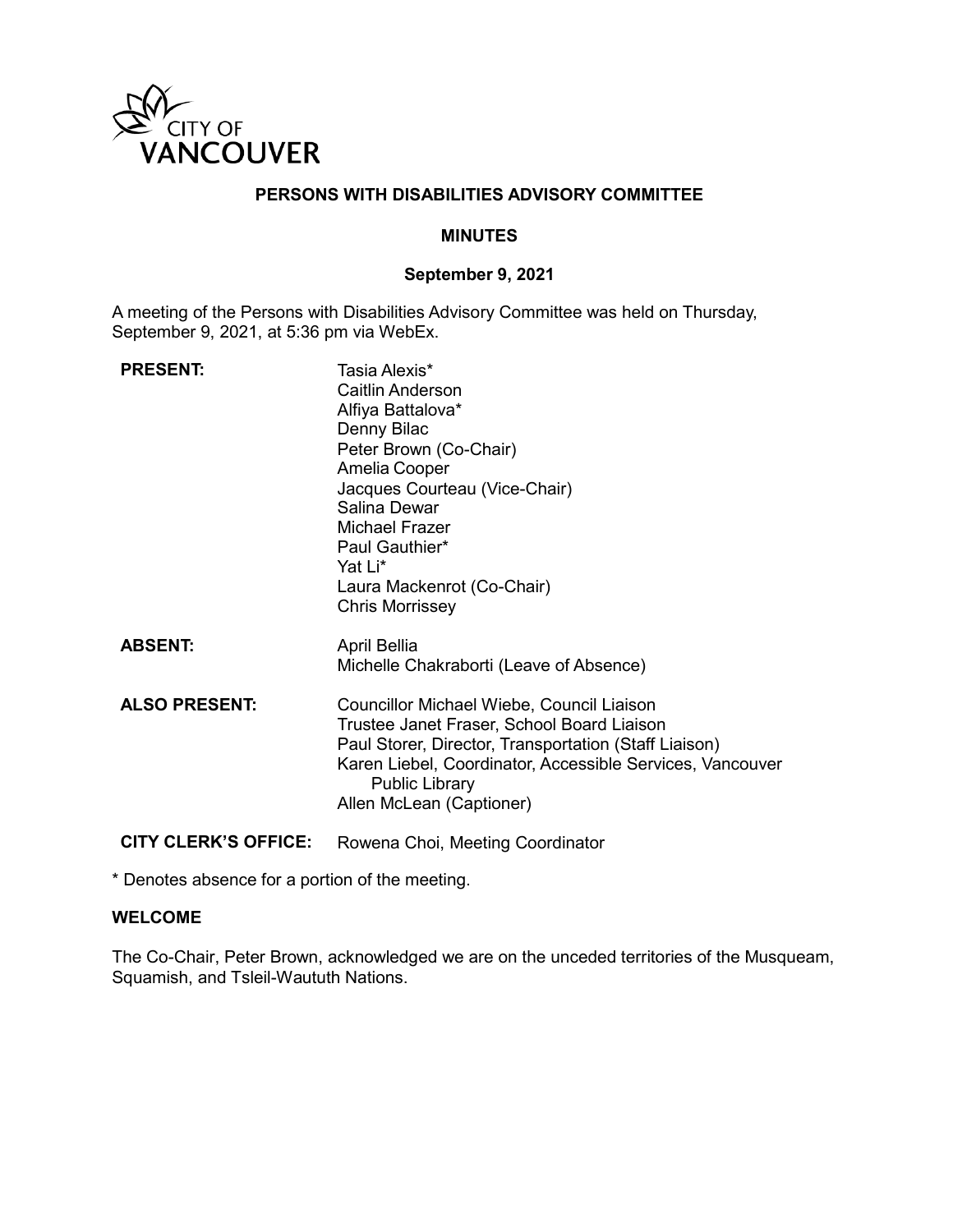#### **Leave of Absence Requests**

MOVED by Laura Mackenrot SECONDED by Peter Brown

> THAT the Persons with Disabilities Advisory Committee approve leaves of absence for Michelle Chakraborti.

CARRIED UNANIMOUSLY

### **Approval of Minutes**

#### **a) March 4, 2021**

MOVED by Laura Mackenrot SECONDED by Peter Brown

> THAT the Persons with Disabilities Advisory Committee approve the Minutes from the meeting of March 4, 2021, as circulated.

(Caitlin Anderson and Salina Dewar abstained from the vote)\* *\*New Committee members, not present for the March 4, 2021 Committee meeting*

CARRIED UNANIMOUSLY

#### **b) July 15, 2021**

MOVED by Caitlin Anderson SECONDED by Alfiya Battalova

> THAT the Persons with Disabilities Advisory Committee approve the Minutes from the meeting of July 15, 2021, as circulated.

CARRIED UNANIMOUSLY

\* \* \* \* \*

*VARY AGENDA*

*Following the approval of minutes, it was*

*MOVED by Laura Mackenrot SECONDED Alfiya Battalova*

> *THAT the Committee vary the agenda to add the motion "Stan Stronge Therapy Pool" as 3(b) after motion, 3(a) Budget Consultation.*

*CARRIED UNANIMOUSLY*

\* \* \* \* \*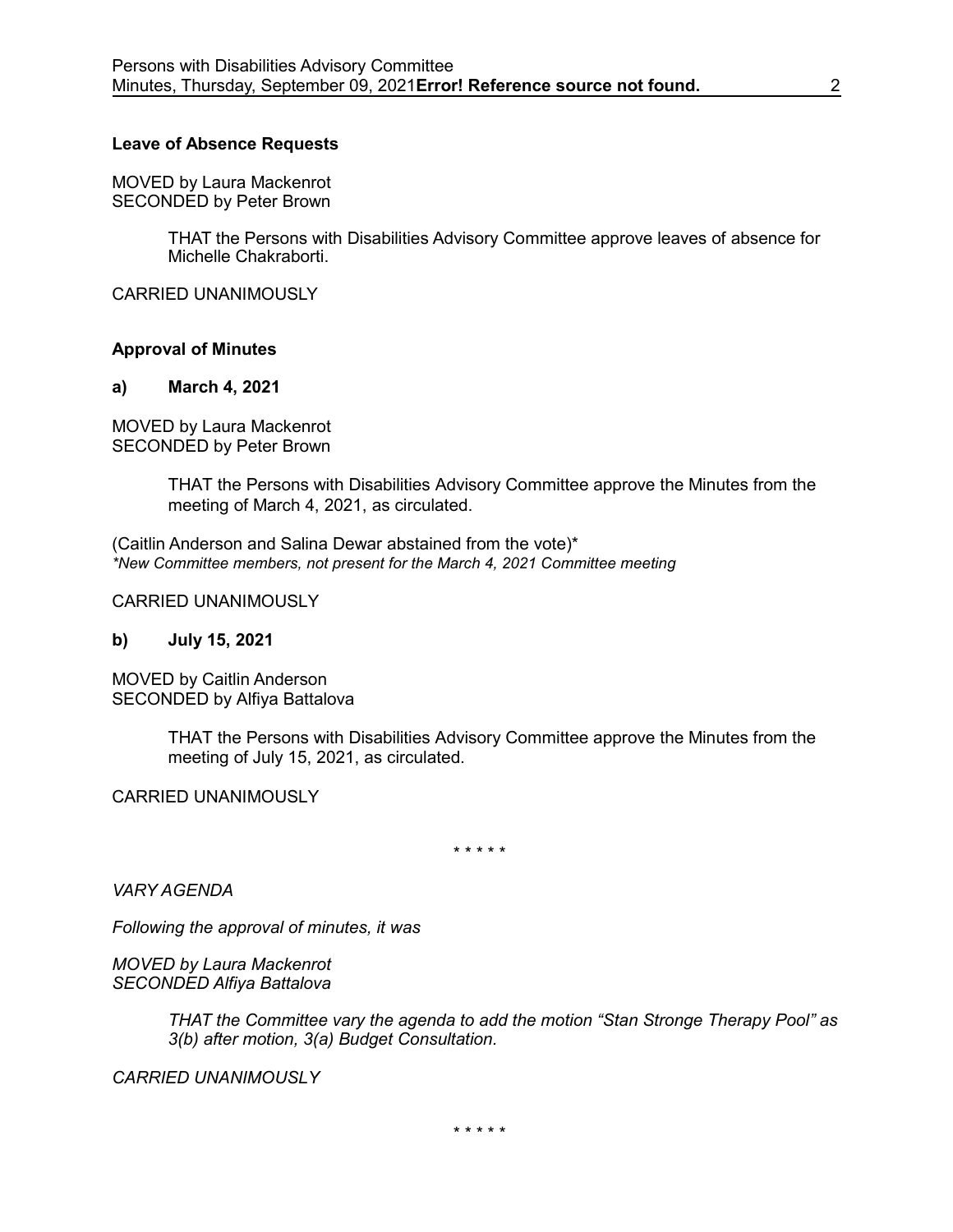# **1. Climate Emergency Parking Program Presentation**

Engineering Staff presented on the item; following the presentation, the Committee expressed concerns. Engineering Staff and Staff Liaison responded to questions and concerns regarding timing provisions and exemptions. Considerations may be included in the upcoming staff report to Council.

\* \* \* \* \*

*VARY AGENDA*

*Following Item 1, "Climate Emergency Parking Program Presentation", it was* 

*MOVED by Laura Mackenrot SECONDED Peter Brown*

> *THAT THE Committee vary the agenda to deal with Item 3, "Committee Motions", Item 4, "Discussion of New Provincial Vaccine and Mask Mandates" and Item 5 "Liaison Updates", before Item 2, "Renter Services Centre Consultation".*

*CARRIED UNANIMOUSLY*

*Note: for clarity, the minutes are recorded in chronological order.*

\* \* \* \* \*

# **3. Committee Motions**

### **a. Budget Consultation**

The Co-Chair, Laura Mackenrot introduced the item and the Committee engaged in discussion.

MOVED by Laura Mackenrot SECONDED by Peter Brown

> THAT the Persons with Disabilities Advisory Committee send a letter to the offices of Civic Engagement and Communications and Finance, Risk, and Supply Chain Management, detailing concerns surrounding the 2022 budget consultation process, and recommendations for future engagement.

### CARRIED UNANIMOUSLY

# **b. Stan Stronge Therapy Pool**

The Co-Chair, Laura Mackenrot introduced the item and the Committee engaged in discussion.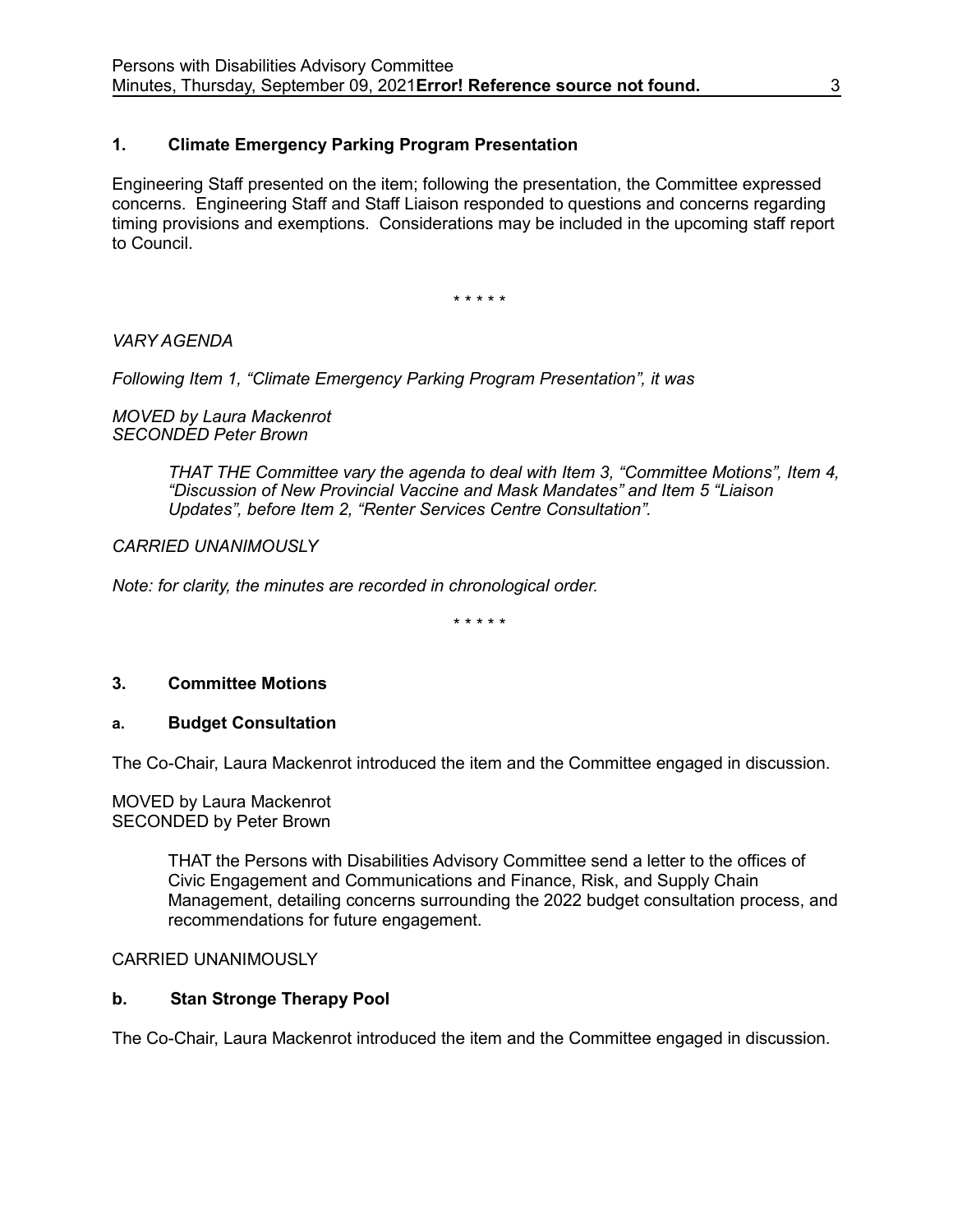MOVED by Laura Mackenrot SECONDED by Paul Gauthier

> THAT the Persons with Disabilities Advisory Committee authorize the co-chairs to write a letter to Vancouver Coastal Health regarding Stan Stronge Therapy Pool.

### CARRIED UNANIMOUSLY

*Note:* Context and background were briefly discussed during the Committee meeting. There are no written supplementary materials in relation to the above motions.

# **4. Discussion of New Provincial Vaccine and Mask Mandates**

The Co-Chair, Laura Mackenrot introduced the item and the Committee engaged in discussion.

The Committee expressed difficulties in obtaining vaccination QR codes or vaccination passport for people with disabilities.

Following discussions, Vancouver Public Library Liaison provided an update and advised that Public Libraries have been coordinating and assisting the Public with obtaining the vaccination QR codes and vaccination passports.

### **5. Liaison Updates**

Council and Transportation Staff Liaison provided brief introductions and welcomed new and existing Committee members.

Vancouver School Board Trustee provided an update that all Public Health Orders and Vancouver Coastal Health Safety Guidelines are in place at every school. On Wednesday, September 8, 2021, Vancouver School Board Staff were engaged in anti-racism training.

Vancouver Public Library Liaison, in addition to providing an update on how public library staff have been engaging and assisting the public with obtaining the vaccination QR code or vaccination passport, a brief update was also provided on library programs and activities that were on hold due to the pandemic and hoping some of them will be resuming in the fall.

# **2. Renter Services Centre Consultation**

Arts, Culture and Community Services (ACCS) Planning Staff presented on the item; following the presentation, the Committee engaged in discussions. The Committee expressed interest and concerns on location, accessibility and collaborative opportunities with existing co-ops.

Following discussions, ACCS Planning Staff welcomed additional questions on the related topic via email. The link to the related survey and additional information on upcoming workshops were also recirculated to Committee members.